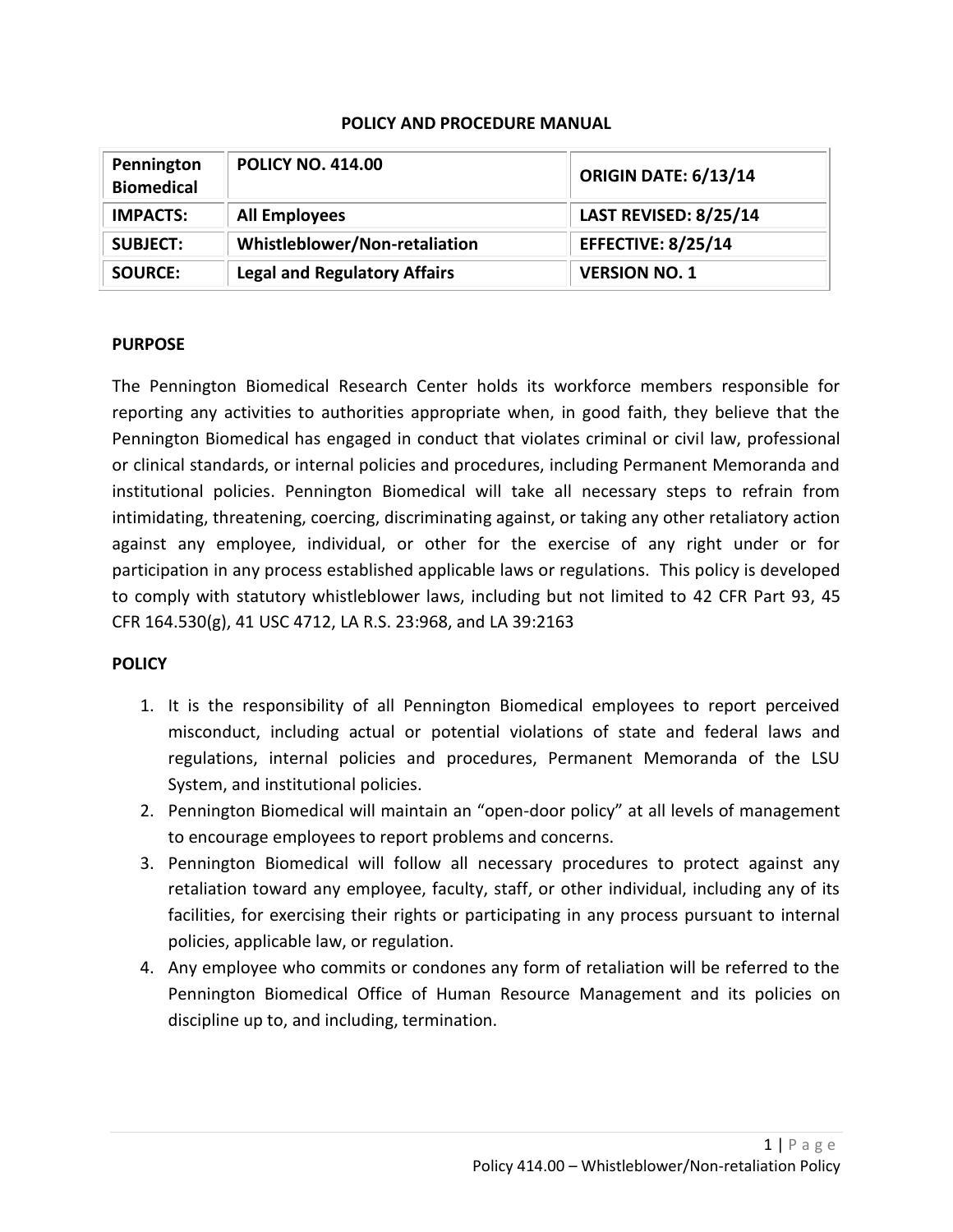## **PROCEDURE**

- 1) Pennington Biomedical will not retaliate against workforce members, individuals, or others for:
	- a.) Exercising any right under, or participating in any process established by federal, state, or local, law, regulations, or policy;
	- b.) Filing a complaint with the Compliance Officer, Human Resources, supervisor or the agencies of the federal or state government or any other regulatory agency or legal authority;
	- c.) Testifying, assisting, or participating in an investigation, compliance review, proceeding, or hearing; or
	- d.) Opposing in good faith any act or practice made unlawful by federal, state, or local law, regulation, or policy, provided that the manner of the opposition is reasonable and does not itself violate law.
- 2) The Pennington Biomedical Compliance Officer will coordinate a team with the appropriate individuals to investigate all allegations of non-compliance with Pennington Biomedical's practices.

**If you need to report possible fraudulent, unethical, or otherwise inappropriate behavior in violation of Pennington Biomedical and/or LSU by-laws, or policies, reporting can be done anonymously through the compliance hotline on the PBRC webpage.**